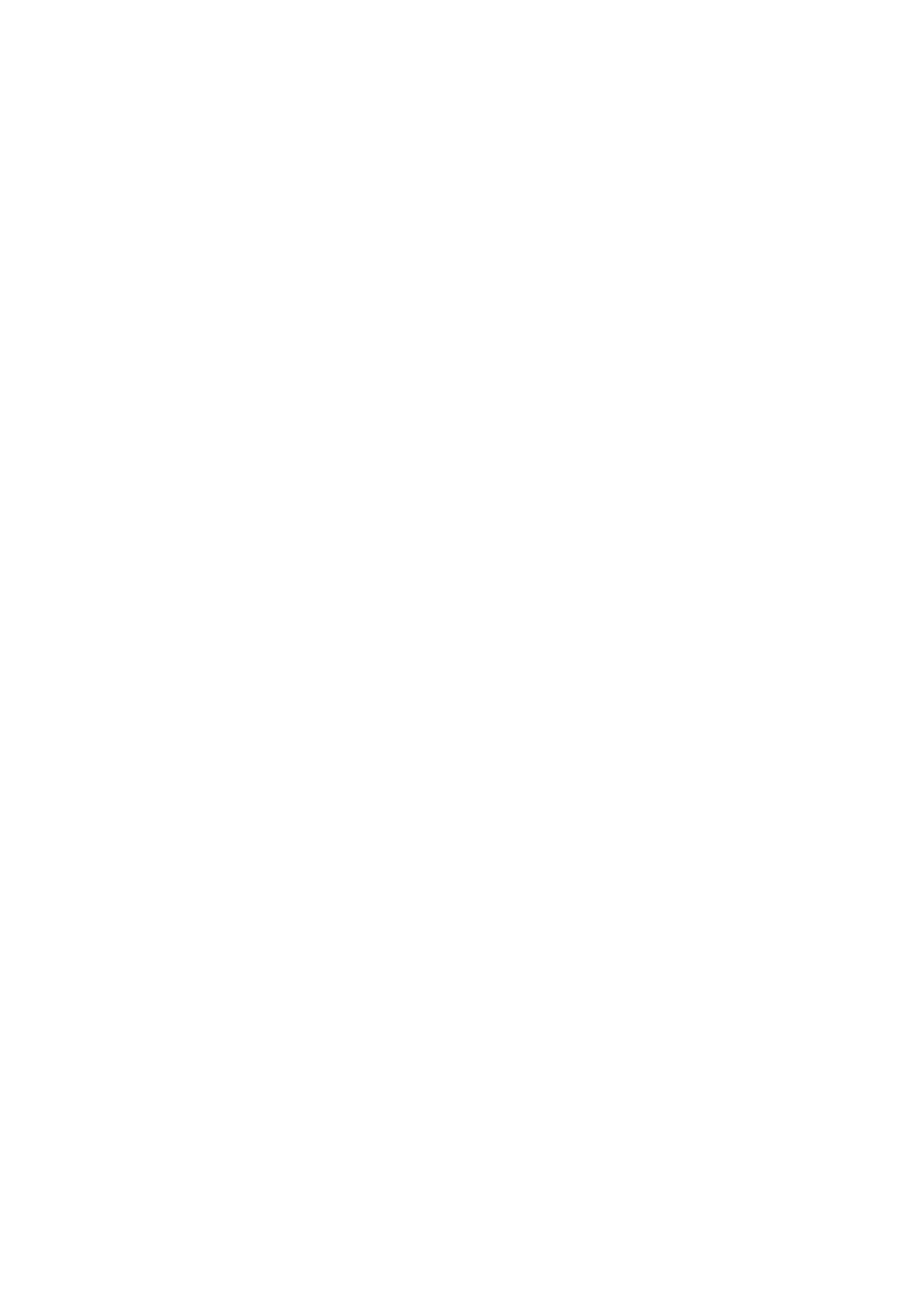*I certify that this public bill, which originated in the Legislative Assembly, has finally passed the Legislative Council and the Legislative Assembly of New South Wales.*

> *Clerk of the Legislative Assembly. Legislative Assembly, Sydney, , 2010*



New South Wales

# **Wagering Legislation Amendment Bill 2010**

Act No , 2010

An Act to amend the *Racing Administration Act 1998* to make further provision for betting by bookmakers; to amend the *Unlawful Gambling Act 1998* to prohibit remote access betting facilities; to amend the *Betting Tax Act 2001* to provide for refunds in respect of certain betting tax paid by totalizator licensees; and for other purposes.

*I have examined this bill and find it to correspond in all respects with the bill as finally passed by both Houses.*

*Assistant Speaker of the Legislative Assembly.*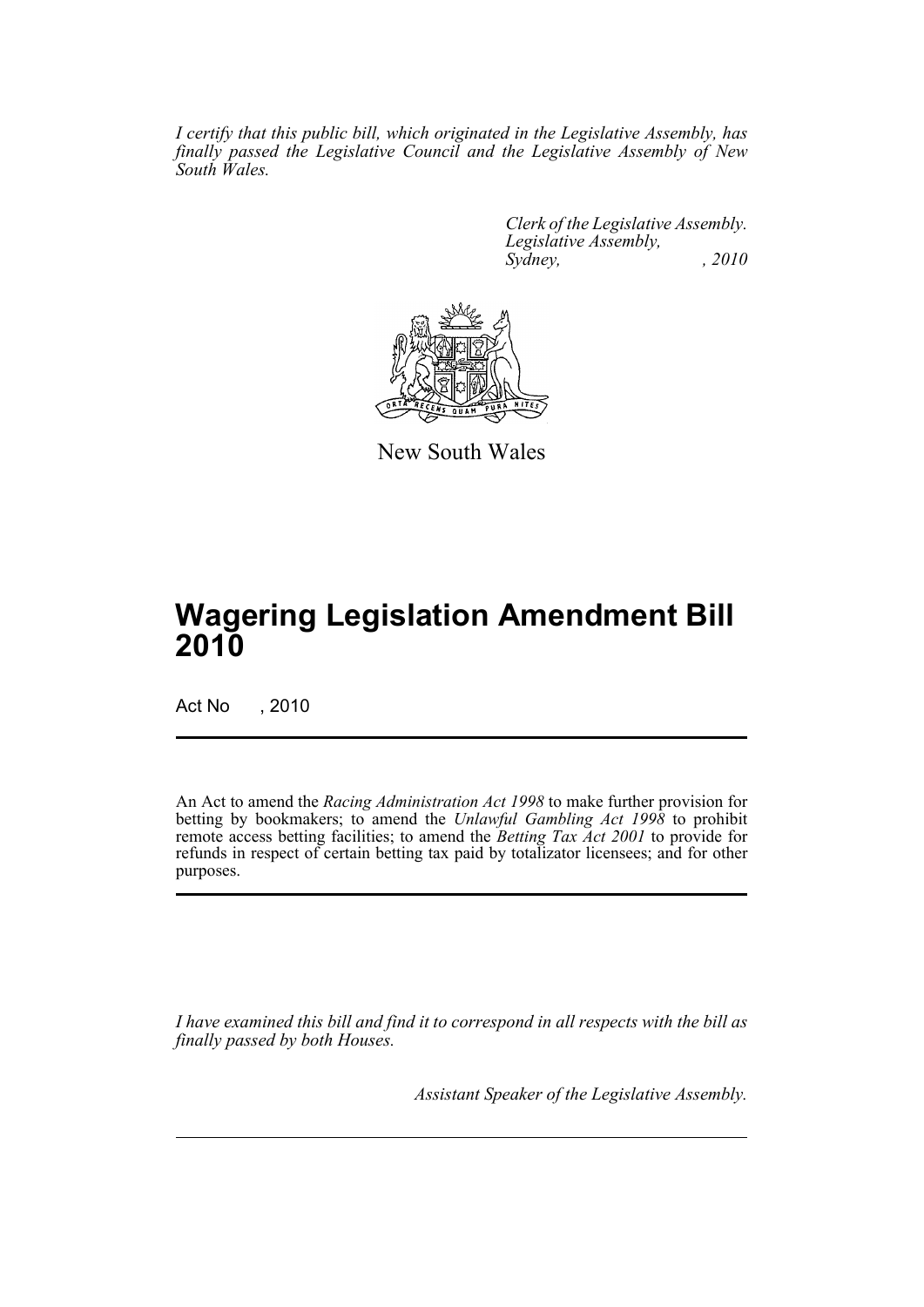# <span id="page-3-0"></span>**The Legislature of New South Wales enacts:**

# **1 Name of Act**

This Act is the *Wagering Legislation Amendment Act 2010*.

# <span id="page-3-1"></span>**2 Commencement**

This Act commences on a day or days to be appointed by proclamation.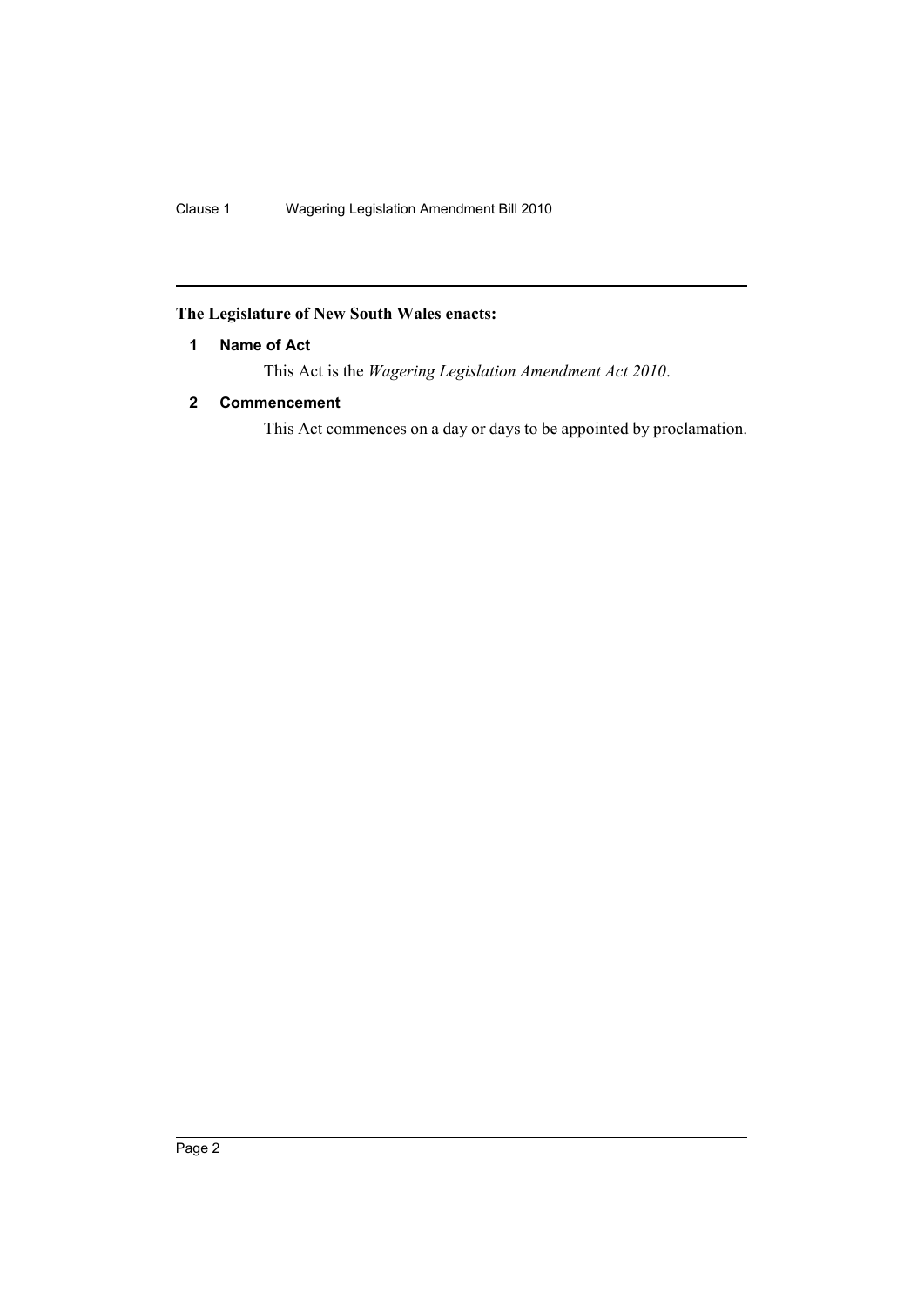Amendment of Racing Administration Act 1998 No 114 Schedule 1

# <span id="page-4-0"></span>**Schedule 1 Amendment of Racing Administration Act 1998 No 114**

#### **[1] Section 4 Definitions**

Omit the definitions of *authorised sports betting bookmaker*, *Committee*, *sports betting authority* and *sports betting event* from section 4 (1).

Insert in alphabetical order:

*authorised betting event bookmaker* means a licensed bookmaker who is authorised to take bets under section 19.

*betting authority* means an authority under section 19.

*declared betting event* means an event or class of event declared by the Minister to be a declared betting event or class of declared betting events under section 18.

#### **[2] Sections 4 (1) (definition of "betting auditorium"), 8 (1) (a), 19 (1), 20 (1) (b) and (2) (a) and 26GC (2) (a)**

Omit "sports betting events" wherever occurring.

Insert instead "declared betting events".

#### **[3] Section 16 Authority to conduct telephone or electronic betting**

Omit "at a time when it is lawful for betting to take place at the racecourse" from section 16 $(1)$ .

Insert instead "or on premises approved under section 16A as premises at which the bookmaker may conduct telephone or electronic betting".

# **[4] Sections 16 (8) and 22 (2)**

Omit ", on the recommendation of the Committee," wherever occurring.

#### **[5] Section 16 (9)**

Omit the subsection. Insert instead:

(9) A bet made or accepted by a bookmaker by telephone or electronically is taken to have been made or accepted at the place where the bookmaker is located when the bet is made or accepted.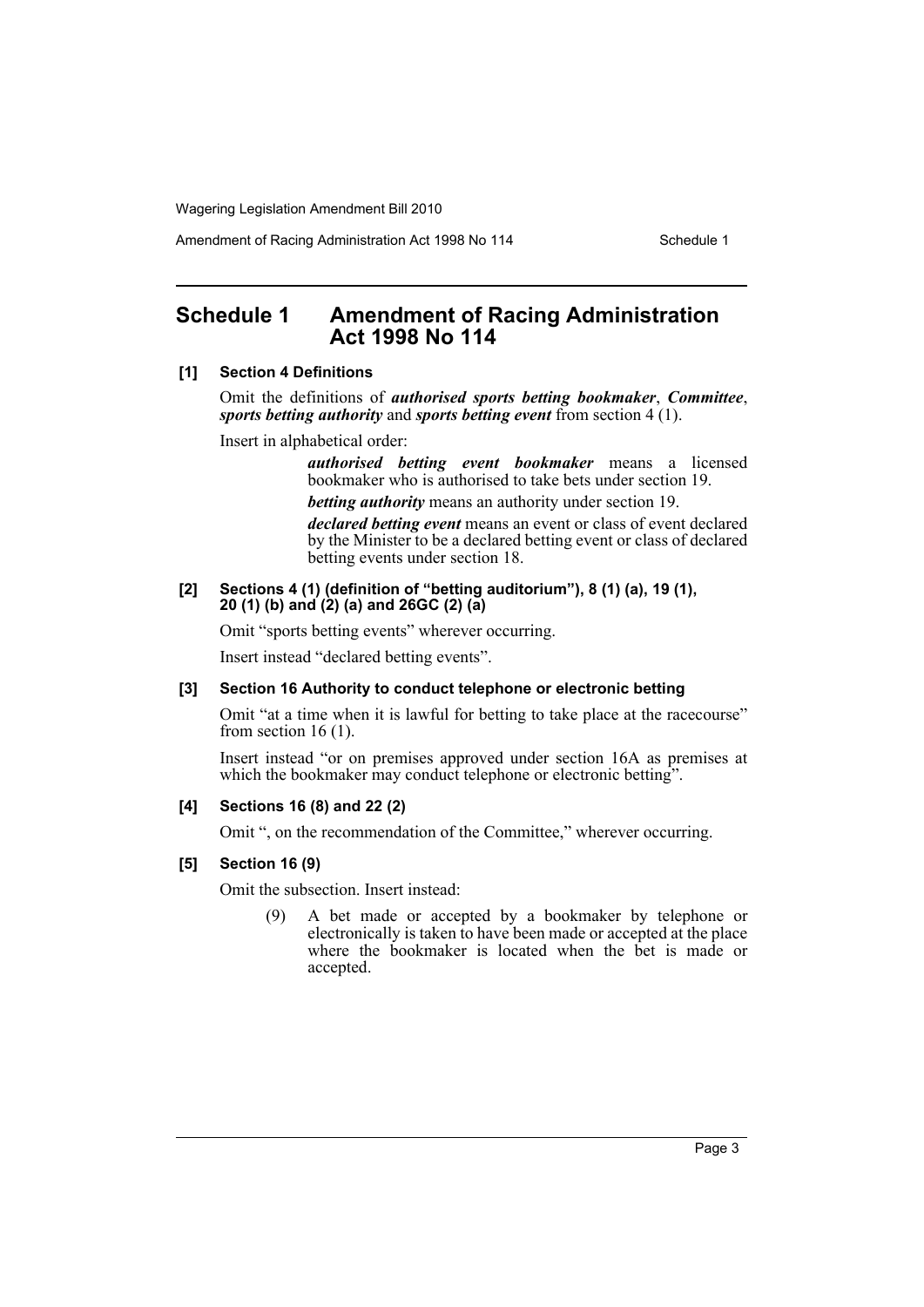Schedule 1 Amendment of Racing Administration Act 1998 No 114

#### **[6] Section 16A**

Insert after section 16:

#### **16A Approved premises for conduct of telephone or electronic betting**

- (1) The controlling body that authorises a licensed bookmaker to carry on bookmaking may approve premises in New South Wales that are not on a licensed racecourse as premises at which the bookmaker may conduct telephone or electronic betting pursuant to an authority under section 16.
- (2) An approval under this section is to be in writing and may be given subject to conditions. An approval may be revoked by notice in writing to the bookmaker.
- (3) In addition to any other conditions to which an approval under this section is subject, it is a condition of an approval that the approved premises must not be open to, or available for use by, the public or a section of the public.
- (4) A condition of an approval under this section operates as a condition to which the relevant authority under section 16 is subject.

#### **[7] Part 3, Division 2, heading**

Omit the heading to the Division. Insert instead:

## **Division 2 Authorised betting event**

# **[8] Section 18**

Omit the section. Insert instead:

#### **18 Declared betting events**

- (1) The Minister may, by order published in the Gazette, declare any sporting event (other than horse racing, harness racing or greyhound racing) or other event, or class of sporting or other events, whether held in New South Wales or elsewhere, to be declared betting events.
- (2) In this section, *event* includes contingency.

## **[9] Sections 19 (2), 20 (1), 21 (1) and 22 (1) and (2)**

Omit "sports betting authority" wherever occurring.

Insert instead "betting authority".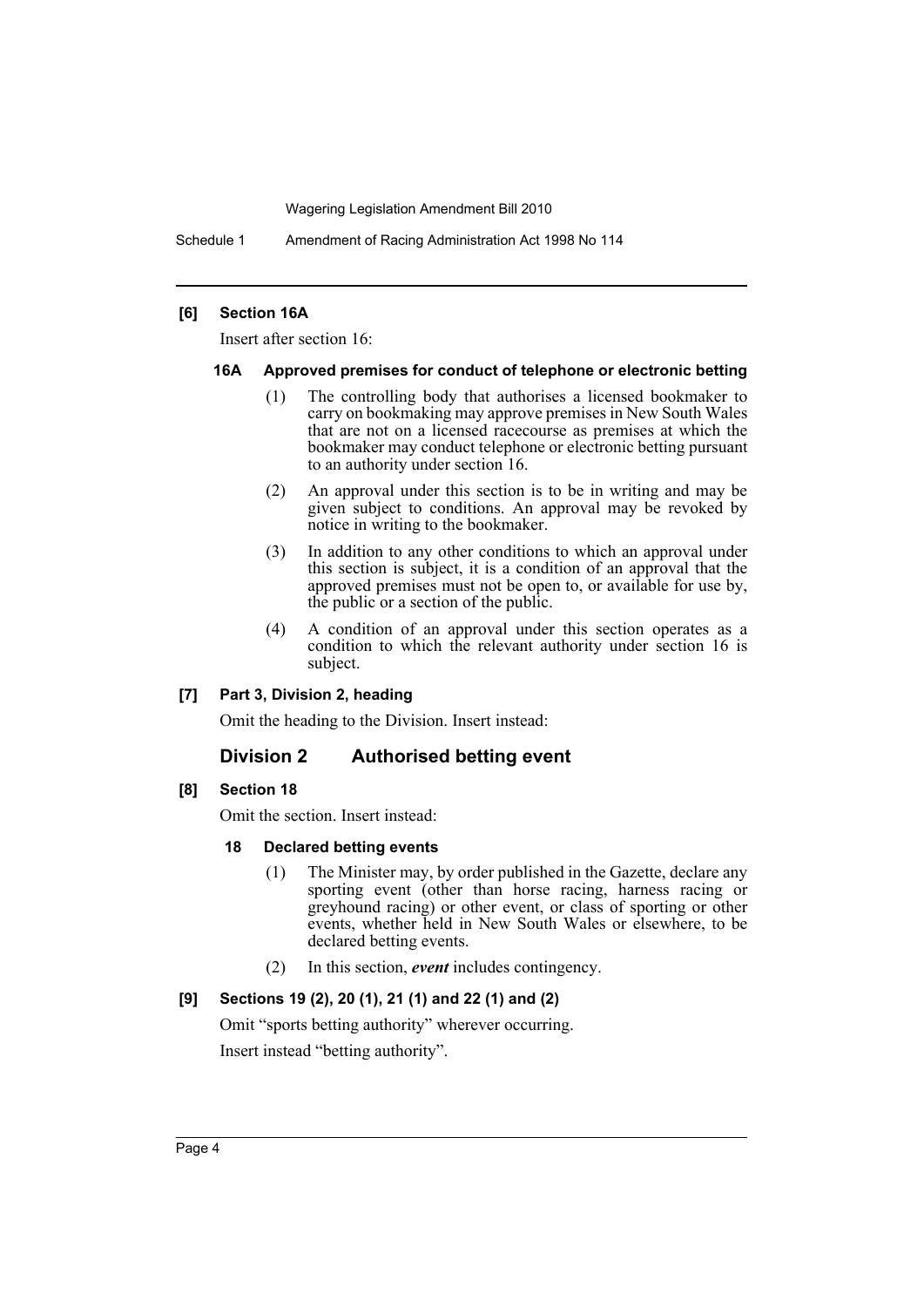Amendment of Racing Administration Act 1998 No 114 Schedule 1

# **[10] Sections 19A, 20 (1) (c), 21 (1) and 22 (2) (a)**

Omit "sports betting bookmaker" wherever occurring. Insert instead "betting event bookmaker".

# **[11] Section 20 Conditions of authorisation** Omit "sports betting bookmakers" from section 20 (2) (e) and (f) wherever occurring.

Insert instead "betting event bookmakers".

# **[12] Sections 21 (1) (a), 27 (definition of "betting information") and 30 (1) (a) (iii) and (c)**

Omit "sports betting event" wherever occurring.

Insert instead "declared betting event".

# **[13] Sections 22 (2) (c) and 23 (1)**

Omit "sports betting" wherever occurring. Insert instead "declared betting event".

# **[14] Sections 26A–26F**

Omit the sections.

# **[15] Section 26I Inspection of records**

Insert "or premises approved under section 16A" after "racecourse" in section 26I $(4)$ .

# **[16] Section 26I (6) and (7)**

Omit the subsections. Insert instead:

- (6) A function conferred on an inspector may not be exercised unless the inspector proposing to exercise the power is in possession of and, if required to do so by the occupier of the premises, produces:
	- (a) in the case of an inspector authorised by the Minister—an identification card issued by the Minister, or
	- (b) in the case of an inspector authorised by a controlling body—an identification card issued by the controlling body.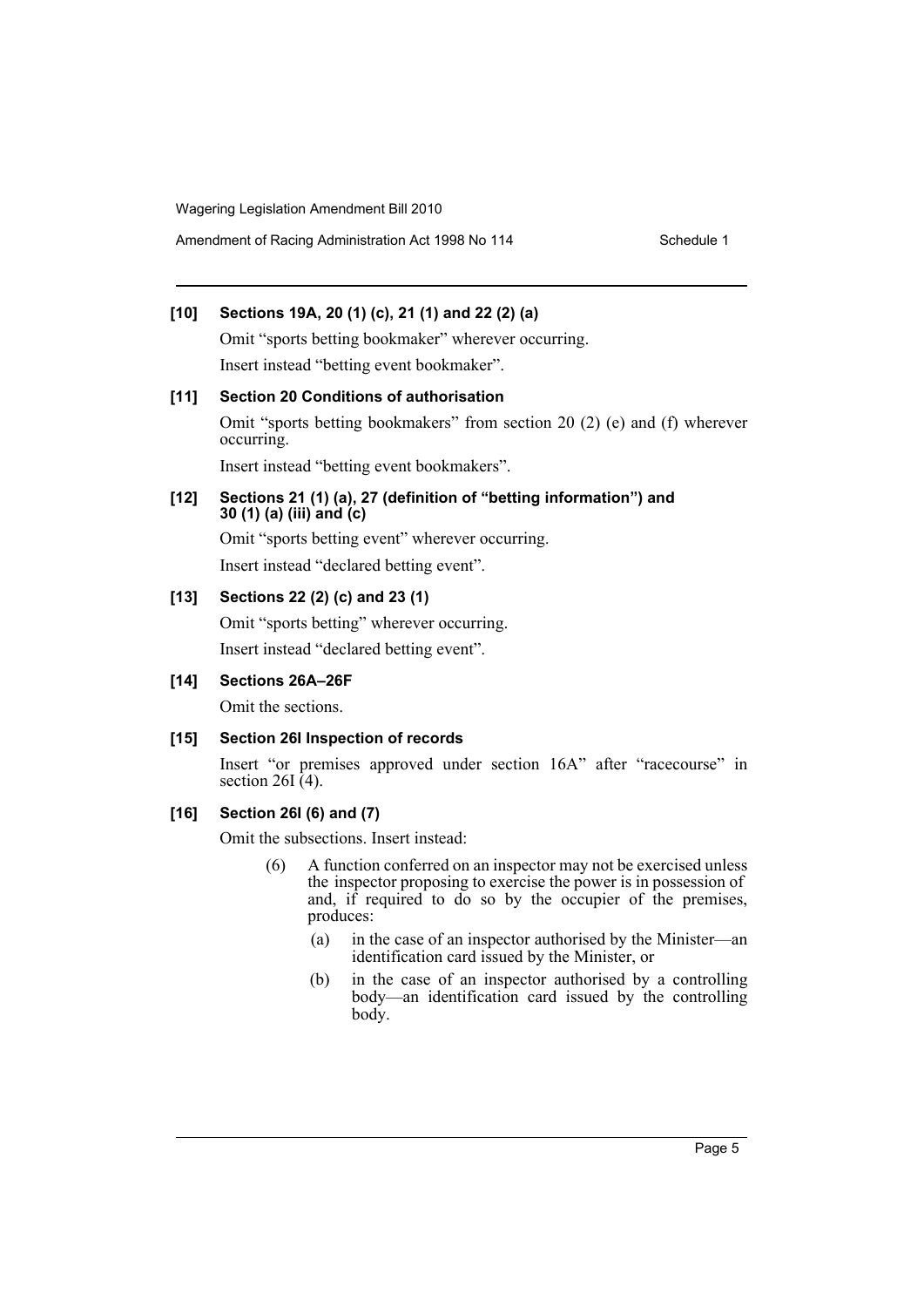Schedule 1 Amendment of Racing Administration Act 1998 No 114

(7) In this section:

*inspector* means:

- (a) a person authorised in writing by the Minister either generally or in a particular case to be an inspector under this section, or
- (b) a person designated by a controlling body to exercise the functions of an inspector under this section, but only in relation to the exercise of those functions with respect to bookmakers authorised by the relevant controlling body to carry on bookmaking.

# **[17] Schedule 1 Savings and transitional provisions**

Insert at the end of clause 1 (1):

the *Wagering Legislation Amendment Act 2010*

#### **[18] Schedule 1, Part 8**

Insert after clause 13:

# **Part 8 Provisions consequent on enactment of Wagering Legislation Amendment Act 2010**

#### **14 Definition**

In this Part:

*2010 amending Act* means the *Wagering Legislation Amendment Act 2010*.

#### **15 Existing sports betting events**

A declaration of an event as a sports betting event that is in force under section 18 immediately before the replacement of that section by the 2010 amending Act is taken, after the replacement of that section, to be a declaration of the event as a declared betting event.

# **16 Existing sports betting authorities**

(1) A sports betting authority in force under section 19 immediately before the amendment of that section by the 2010 amending Act is taken, after the amendment of that section, to have been issued as a betting authority.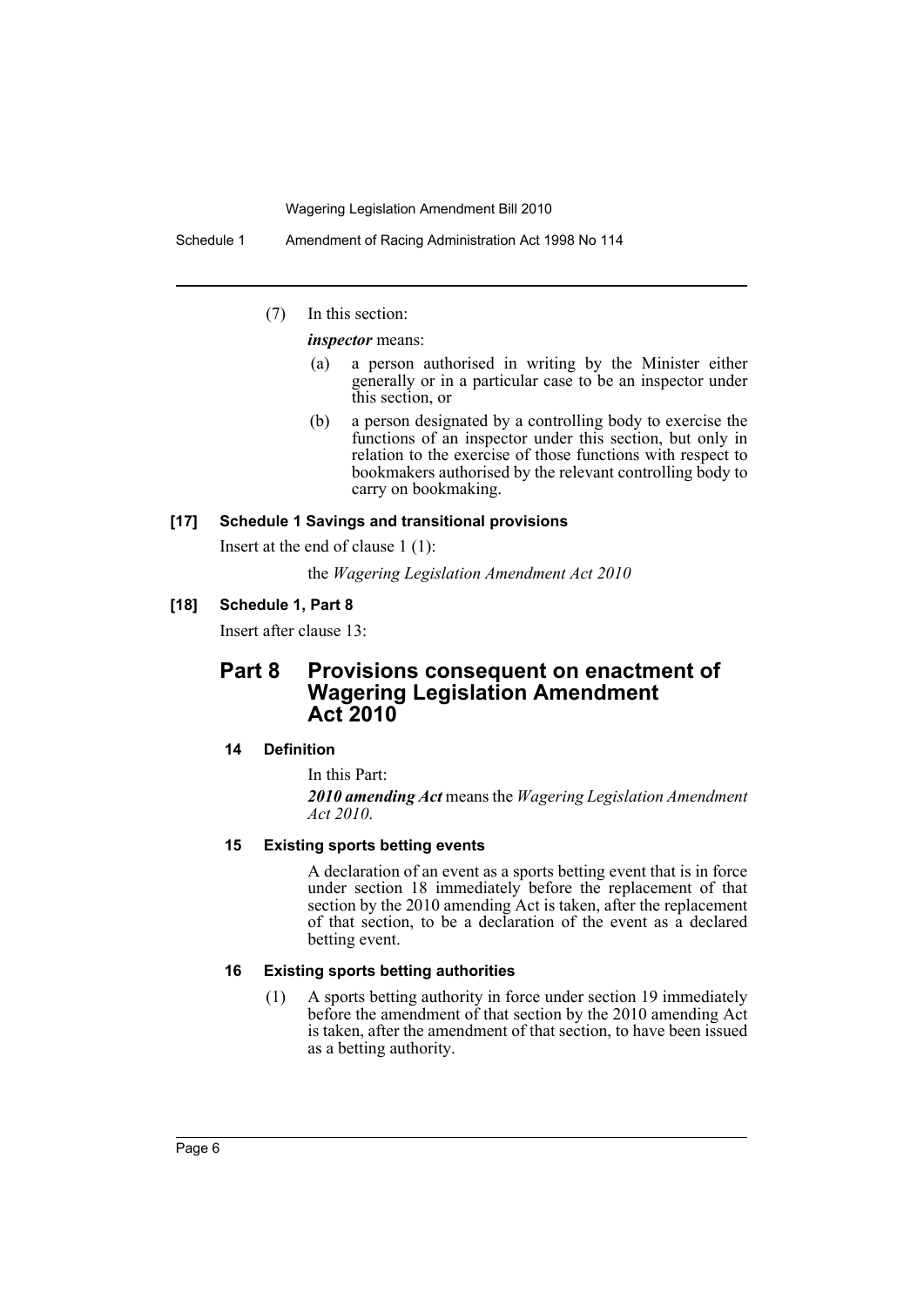Amendment of Racing Administration Act 1998 No 114 Schedule 1

(2) The authorisation of a licensed bookmaker to take bets on sports betting events is taken, after that amendment, to be an authorisation to take bets on declared betting events.

## **17 Dissolution of the Bookmakers Revision Committee**

The Bookmakers Revision Committee is dissolved.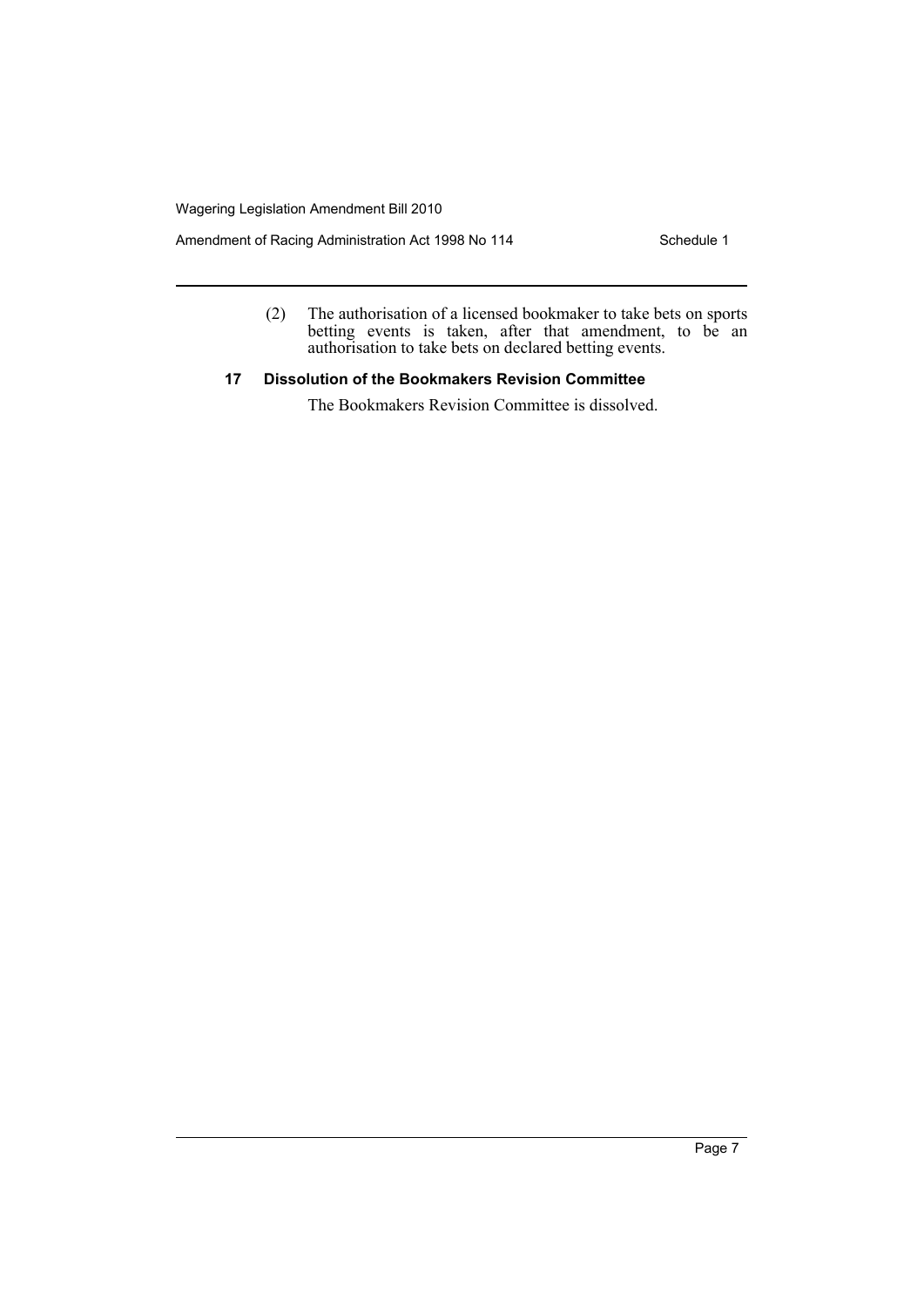# <span id="page-9-0"></span>**Schedule 2 Amendment of Unlawful Gambling Act 1998 No 113**

#### **[1] Section 8 Offences relating to unlawful betting**

Omit "sports betting event" from section  $8(1)(b)$  and  $(6)(b)$ ,  $(c)$ ,  $(e)$  and  $(f)$ wherever occurring.

Insert instead "declared betting event".

**[2] Section 8 (6) (c)**

Omit "sports betting bookmaker". Insert instead "betting event bookmaker".

**[3] Section 8 (6) (c)**

Omit "sports betting authority". Insert instead "betting authority".

#### **[4] Section 8 (6) (d)**

Omit "carried on by". Insert instead "made with or accepted by".

#### **[5] Section 8 (6) (d1)**

Insert after section 8 (6) (d):

(d1) betting on any event or contingency if the betting is made by telephone or electronically with a person who is authorised under the law of any other State or Territory, or any other jurisdiction, to carry on bookmaking activities,

#### **[6] Section 8 (7)**

Omit the subsection. Insert instead:

(7) In this section, *authorised betting auditorium*, *authorised betting event bookmaker*, *betting authority*, *controlling body* and *declared betting event* have the same meanings as in the *Racing Administration Act 1998*.

#### **[7] Section 9 Offence of unlawful bookmaking**

Omit section 9 (2). Insert instead:

- (2) A person who is a licensed bookmaker must not carry on bookmaking except:
	- (a) at a licensed racecourse when it is lawful for betting to take place at the racecourse, or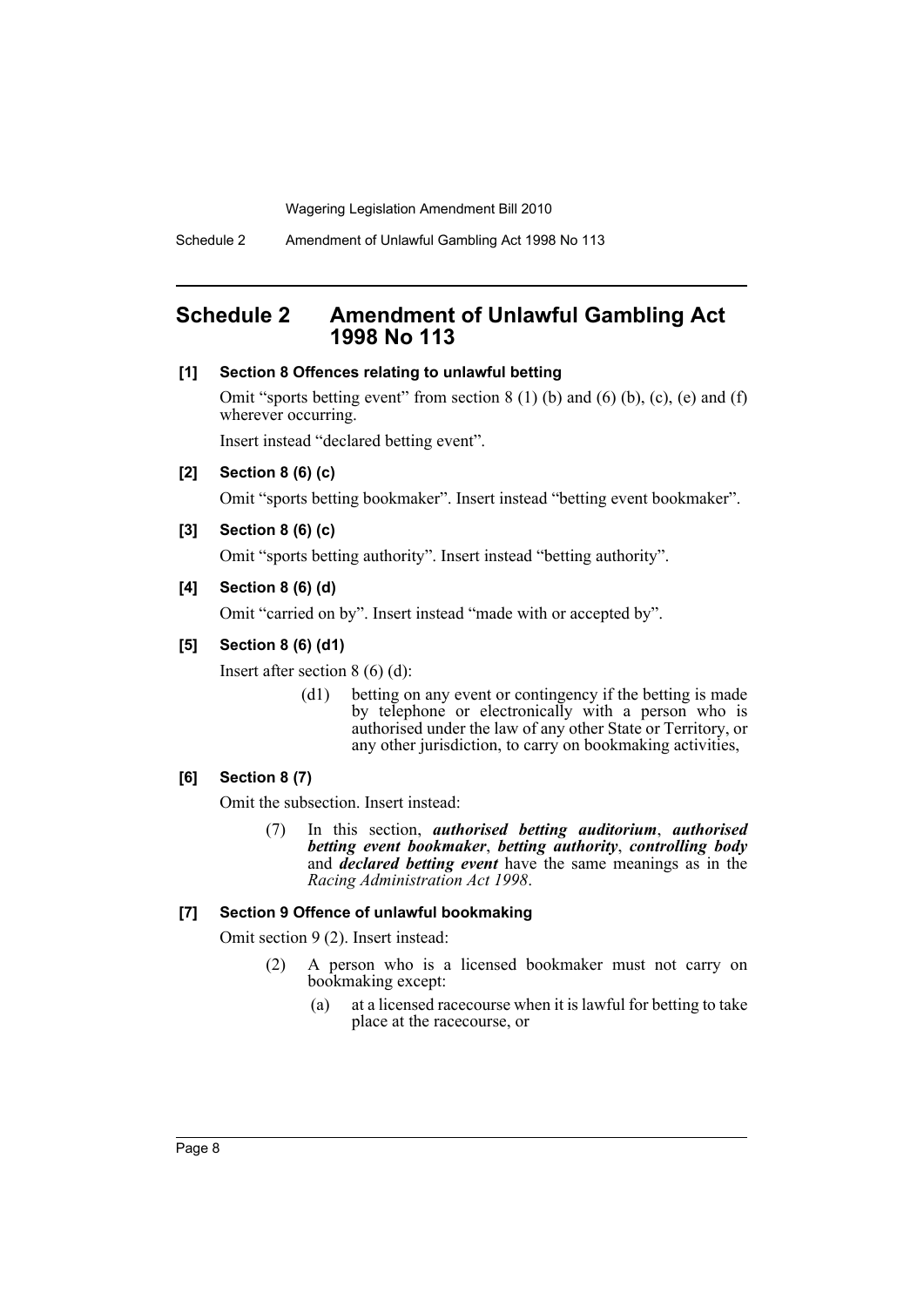Amendment of Unlawful Gambling Act 1998 No 113 Schedule 2

(b) as permitted under section 16 (Authority to conduct telephone or electronic betting) of the *Racing Administration Act 1998*.

Maximum penalty:

- (a) for a first offence, 200 penalty units (in the case of an offence committed by a corporation) or 100 penalty units or imprisonment for 2 years or both (in the case of an offence committed by an individual), or
- (b) for a second or subsequent offence, 1,000 penalty units (in the case of an offence committed by a corporation) or 500 penalty units or imprisonment for 2 years or both (in the case of an offence committed by an individual).

#### **[8] Section 11A**

Insert after section 11:

#### **11A Offence of providing remote access betting facilities**

- (1) A person must not make a remote access betting facility available in a public place for use by persons frequenting that place. Maximum penalty:
	- (a) for a first offence, 200 penalty units (in the case of an offence committed by a corporation) or 100 penalty units or imprisonment for 2 years or both (in the case of an offence committed by an individual), or
	- (b) for a second or subsequent offence, 1,000 penalty units (in the case of an offence committed by a corporation) or 500 penalty units or imprisonment for 2 years or both (in the case of an offence committed by an individual).
- (2) This section does not apply to a remote access betting facility used for betting or facilitating betting on a totalizator or betting activity conducted under the authority of a licence or approval under the *Totalizator Act 1997*.
- (3) In this section:

*public place* means a place that the public, or a section of the public, is entitled to use or that is open to, or is being used by, the public or a section of the public (whether on payment of money, by virtue of membership of a club or other body, or otherwise) and, without limitation, includes the premises of a registered club under the *Registered Clubs Act 1976* and licensed premises under the *Liquor Act 2007*.

*remote access betting facility* means any device (such as a computer terminal or telephone) that is for use primarily or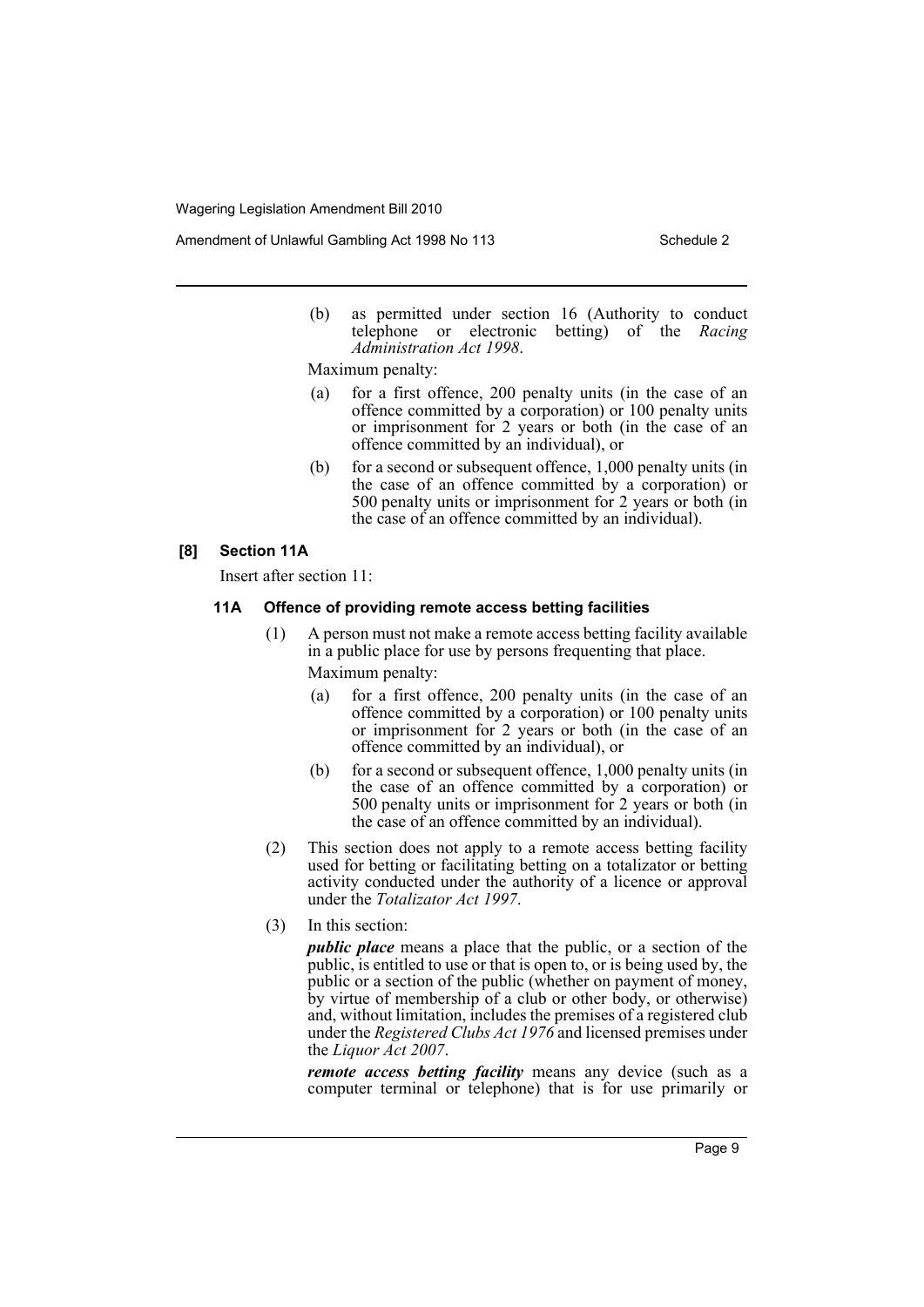Schedule 2 Amendment of Unlawful Gambling Act 1998 No 113

exclusively for betting on any event or contingency or for facilitating betting on any event or contingency.

#### **[9] Section 49**

Omit the section. Insert instead:

#### **49 Evidentiary provisions relating to betting**

In any proceedings for an offence under this Act, any allegation in the information in respect of the offence that a bookmaker accepted bets on an event on a date specified in the information and that the event was not an event declared by the Minister to be a declared betting event under section 18 of the *Racing Administration Act 1998* is evidence of the truth of the allegation concerned unless the contrary is proved.

## **[10] Schedule 1 Savings and transitional provisions**

Insert at the end of clause 1 (1):

*Wagering Legislation Amendment Act 2010*

## **[11] Schedule 1, Part 3**

Insert after clause 2:

# **Part 3 Provision consequent on enactment of Wagering Legislation Amendment Act 2010**

# **3 Evidentiary provisions relating to declared betting events**

In relation to proceedings for an offence that is alleged to have been committed before the substitution of section 49 by the *Wagering Legislation Amendment Act 2010*, that section continues to apply as if it had not been substituted.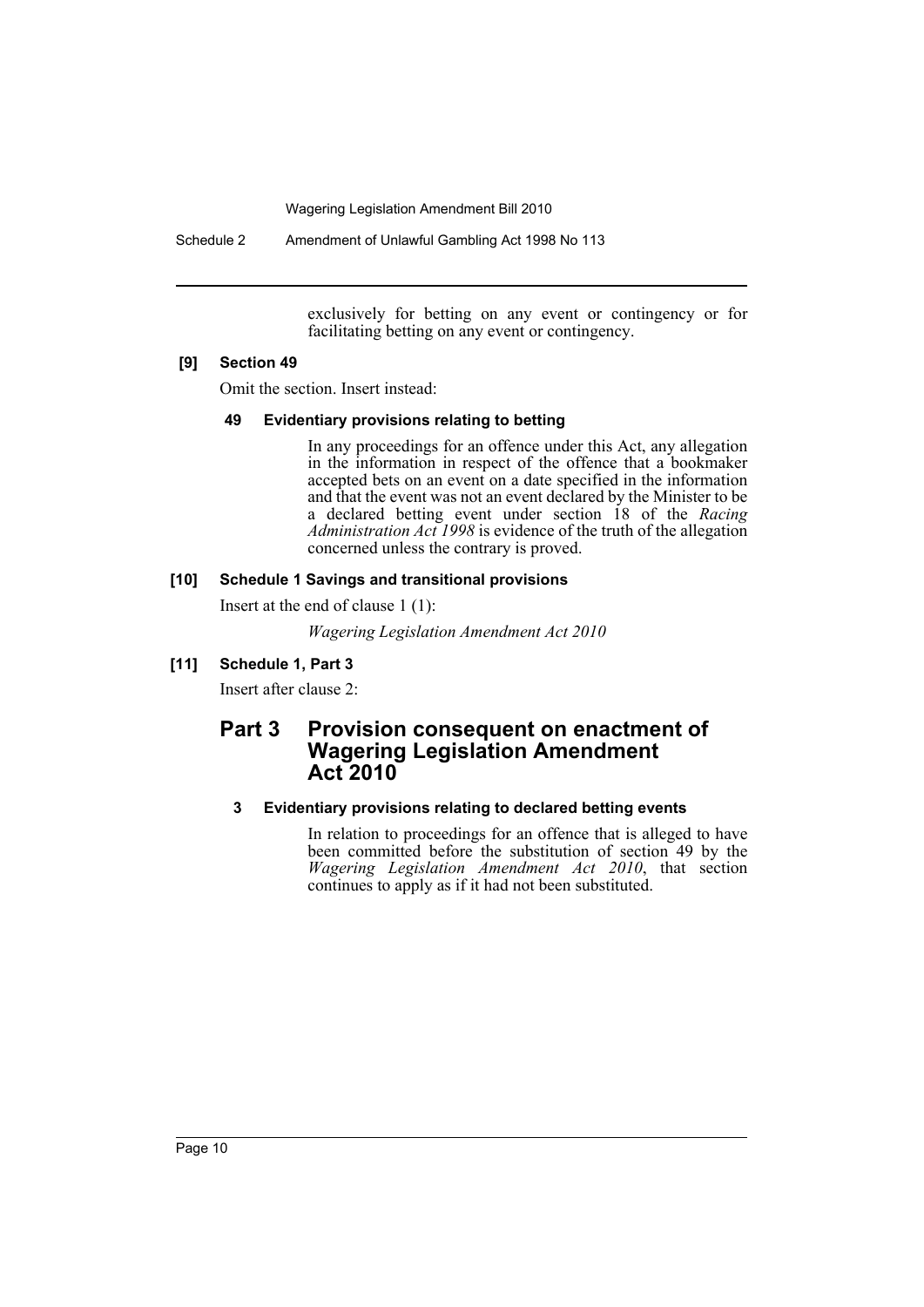Amendment of Betting Tax Act 2001 No 43 Schedule 3

# <span id="page-12-0"></span>**Schedule 3 Amendment of Betting Tax Act 2001 No 43**

#### **[1] Section 11**

Insert before section 12:

#### **11 Refund of tax to totalizator licensee**

- (1) A totalizator licensee is entitled to a refund of the betting tax paid by the licensee in an amount equal to 9.11% of the commission deducted (under section 69 of the *Totalizator Act 1997*) from the total amount invested by eligible investors in totalizators conducted by the licensee during a financial year.
- (2) The Minister may reduce any refund (the *full refund*) that a licensee is entitled to under this section by:
	- (a) any amount determined by the Minister to be the shortfall in rebates paid to eligible investors, being the amount by which the total of the benefits and rebates (other than dividends) paid by the licensee to eligible investors during the financial year concerned is less than the amount of the full refund, and
	- (b) any amount determined by the Minister to be the shortfall in minimum betting tax receipts from the licensee, being the amount by which the total betting tax paid by the licensee on commissions deducted from the total amount invested by eligible investors in totalizators conducted by the licensee during the financial year concerned would be less than \$11 million if the full refund were to be paid to the licensee.
- (3) A totalizator licensee is not entitled to a refund under this section unless, after the end of a financial year, the licensee:
	- (a) makes an application in the form approved by the Minister, and
	- (b) provides the Minister with such information as the Minister may request as to the benefits or rebates (not including dividends) paid by the licensee to eligible investors (if any).
- (4) A refund to which a totalizator licensee is entitled under this section is to be paid at such time after the end of the financial year as the Minister considers appropriate.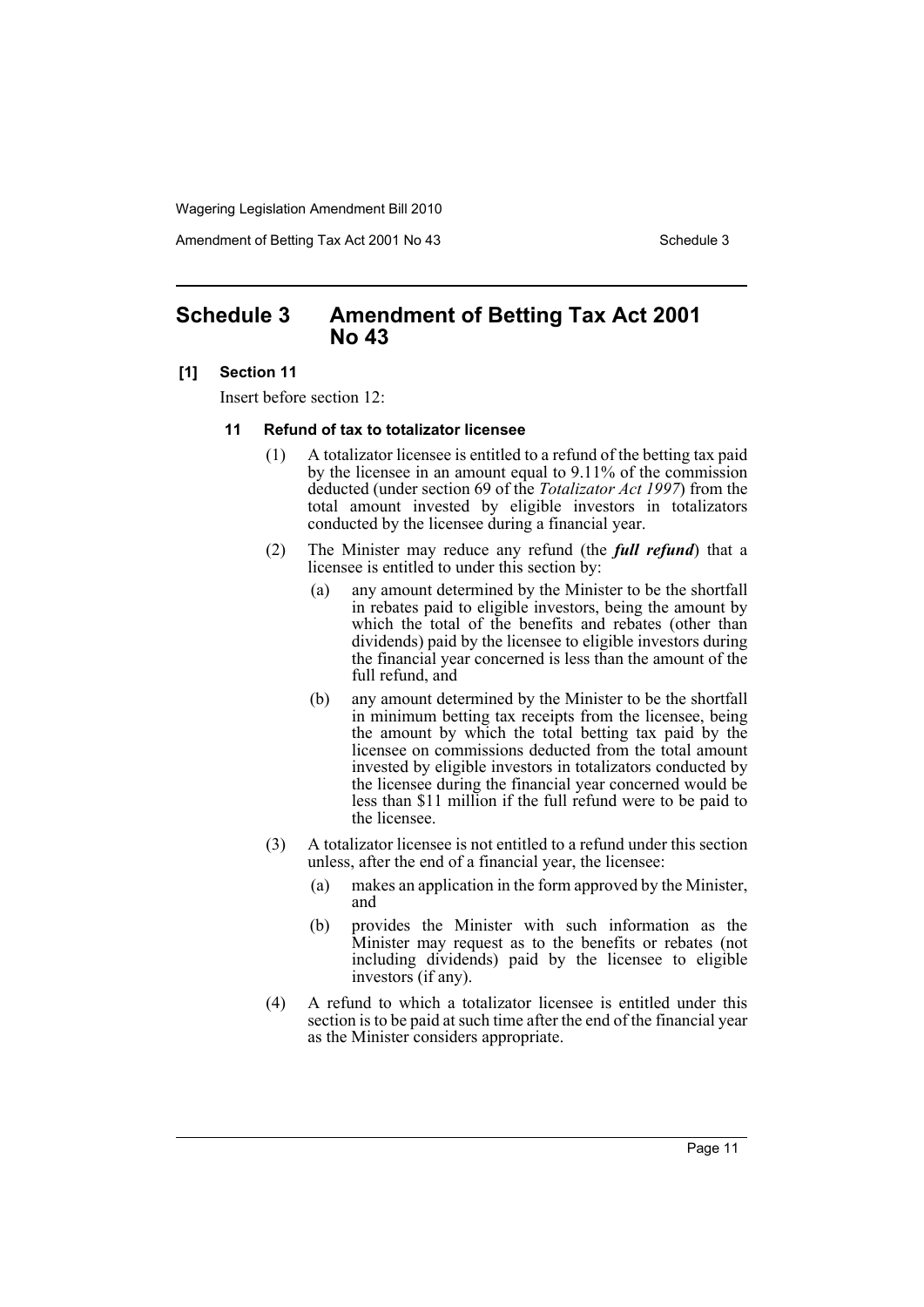- (5) For the purposes of this section, an investor is an *eligible investor* in respect of a financial year if the investor had a betting account with the licensee during the financial year, and:
	- (a) was resident outside Australia for not less than 11 months of the financial year, or
	- (b) invested, from that account, a total of not less than \$3 million in totalizators conducted by the licensee during the financial year.
- (6) This section applies only in respect of the financial years ending on 30 June  $2011$  and  $30$  June  $2012$  and any later financial year prescribed by the regulations.

#### **[2] Schedule 4 Savings and transitional provisions**

Insert at the end of clause 1 (1):

*Wagering Legislation Amendment Act 2010*

#### **[3] Schedule 4, Division 4**

Insert after clause 7:

# **Division 4 Provisions consequent on enactment of Wagering Legislation Amendment Act 2010**

#### **8 Transitional arrangement for betting tax refunds**

The following provisions apply to the calculation of a refund of betting tax under section 11 in relation to the financial year ending 30 June 2011:

- (a) the refund applies only to tax paid in respect of a totalizator conducted on or after the commencement of section 11,
- (b) the total of the benefits and rebates paid by the licensee does not include benefits and rebates paid before the commencement of section 11,
- (c) the amount of \$11 million used in the calculation of the shortfall in minimum betting tax receipts (referred to in section 11 (2)) is to be reduced in proportion to the reduced number of days remaining in the financial year after the commencement of section 11,
- (d) the total investments of an eligible investor during the financial year include investments made before the commencement of section 11.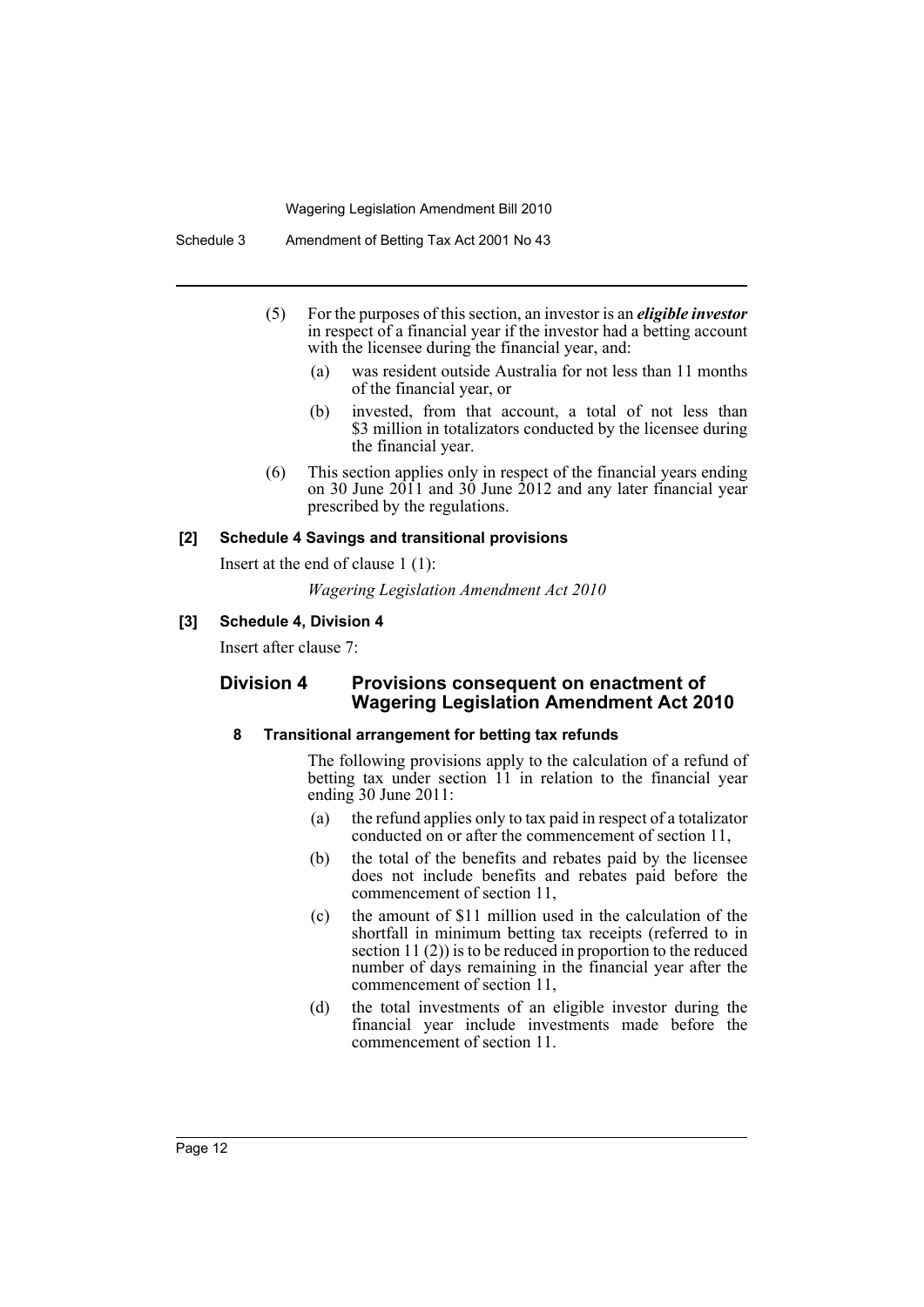Amendment of other Acts **Schedule 4** and the Acts Schedule 4 and the Schedule 4 and the Schedule 4

# <span id="page-14-0"></span>**Schedule 4 Amendment of other Acts**

# **4.1 Greyhound Racing Act 2009 No 19**

#### **[1] Section 19 Registration of bookmakers**

Omit "authorised sports betting bookmaker" from section 19 (5) (b). Insert instead "authorised betting event bookmaker".

## **[2] Section 19 (9), definition of "authorised sports betting bookmaker"**

Omit the definition. Insert instead:

*authorised betting event bookmaker* has the same meaning as in section 4 of the *Racing Administration Act 1998*.

# **4.2 Harness Racing Act 2009 No 20**

## **[1] Section 19 Registration of bookmakers**

Omit "authorised sports betting bookmaker" from section 19 (5) (b). Insert instead "authorised betting event bookmaker".

## **[2] Section 19 (9), definition of "authorised sports betting bookmaker"**

Omit the definition. Insert instead: *authorised betting event bookmaker* has the same meaning as in section 4 of the *Racing Administration Act 1998*.

# **4.3 Thoroughbred Racing Act 1996 No 37**

## **[1] Section 14A Licensing of bookmakers**

Omit "authorised sports betting bookmaker" from section 14A (4) (c) (ii). Insert instead "authorised betting event bookmaker".

# **[2] Section 14A (9), definition of "authorised sports betting bookmaker"**

Omit the definition. Insert instead:

*authorised betting event bookmaker* has the same meaning as in section 4 of the *Racing Administration Act 1998*.

# **4.4 Totalizator Act 1997 No 45**

## **[1] Section 6 Meaning of "totalizator"**

Omit "sporting" from the note to the section.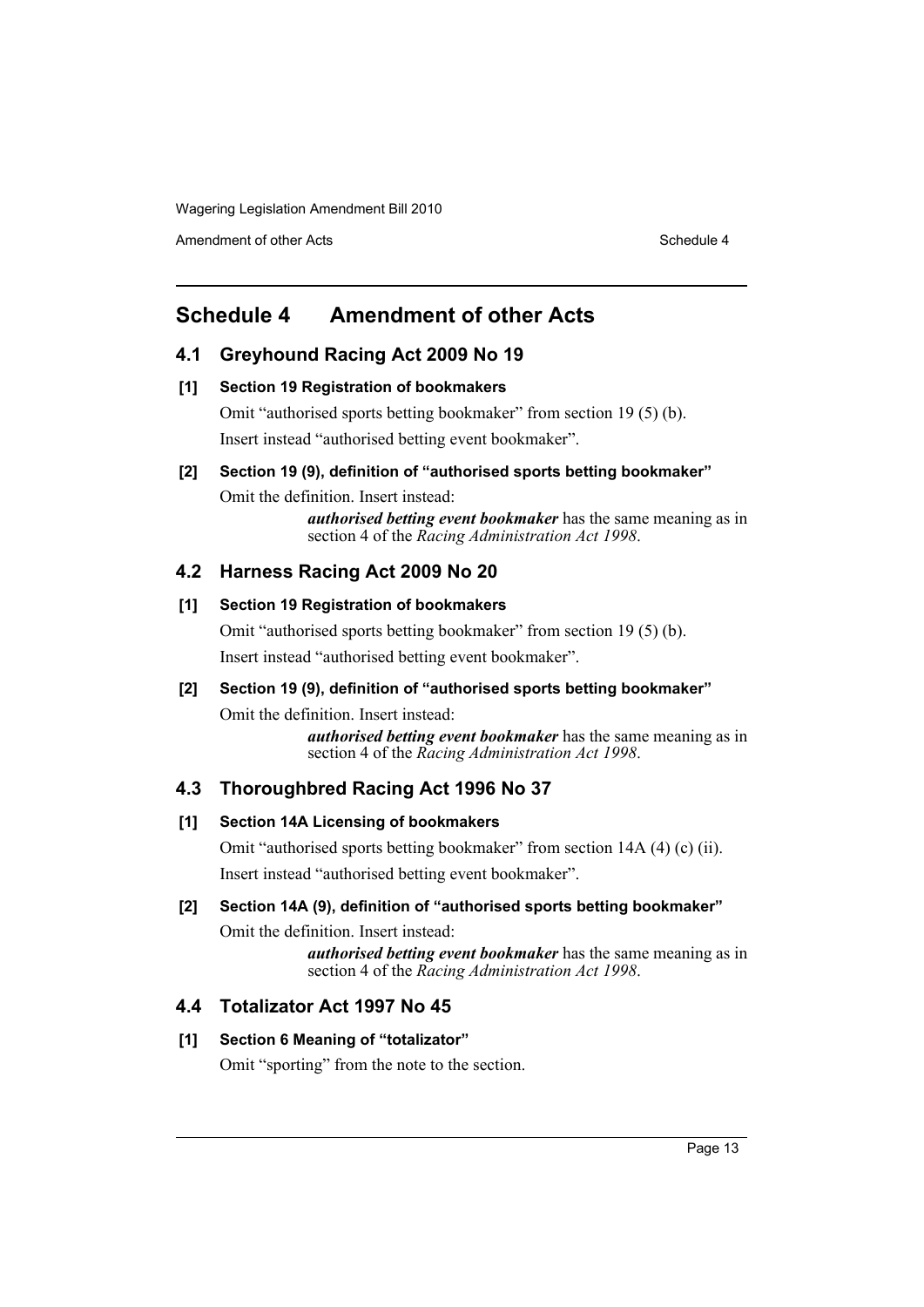Schedule 4 Amendment of other Acts

#### **[2] Section 12 Licences may be granted to conduct totalizators of various kinds**

Omit section 12 (1) (b). Insert instead:

(b) any declared betting event (within the meaning of the *Racing Administration Act 1998*).

# **[3] Section 13 Licensee can be approved to conduct other betting activities**

Omit section 13 (2) (b). Insert instead:

(b) any declared betting event (within the meaning of the *Racing Administration Act 1998*).

# **[4] Section 14 TAB entitled to exclusive off-course totalizator licence**

Omit section 14 (1) (b). Insert instead:

- (b) any declared betting event (within the meaning of the *Racing Administration Act 1998*).
- **[5] Section 15 TAB and racing clubs entitled to exclusive on-course totalizator licences**

Omit section 15 (1) (b). Insert instead:

(b) any declared betting event (within the meaning of the *Racing Administration Act 1998*).

## **[6] Schedule 2 Savings, transitional and other provisions**

Insert at the end of clause 1 (1):

*Wagering Legislation Amendment Act 2010*